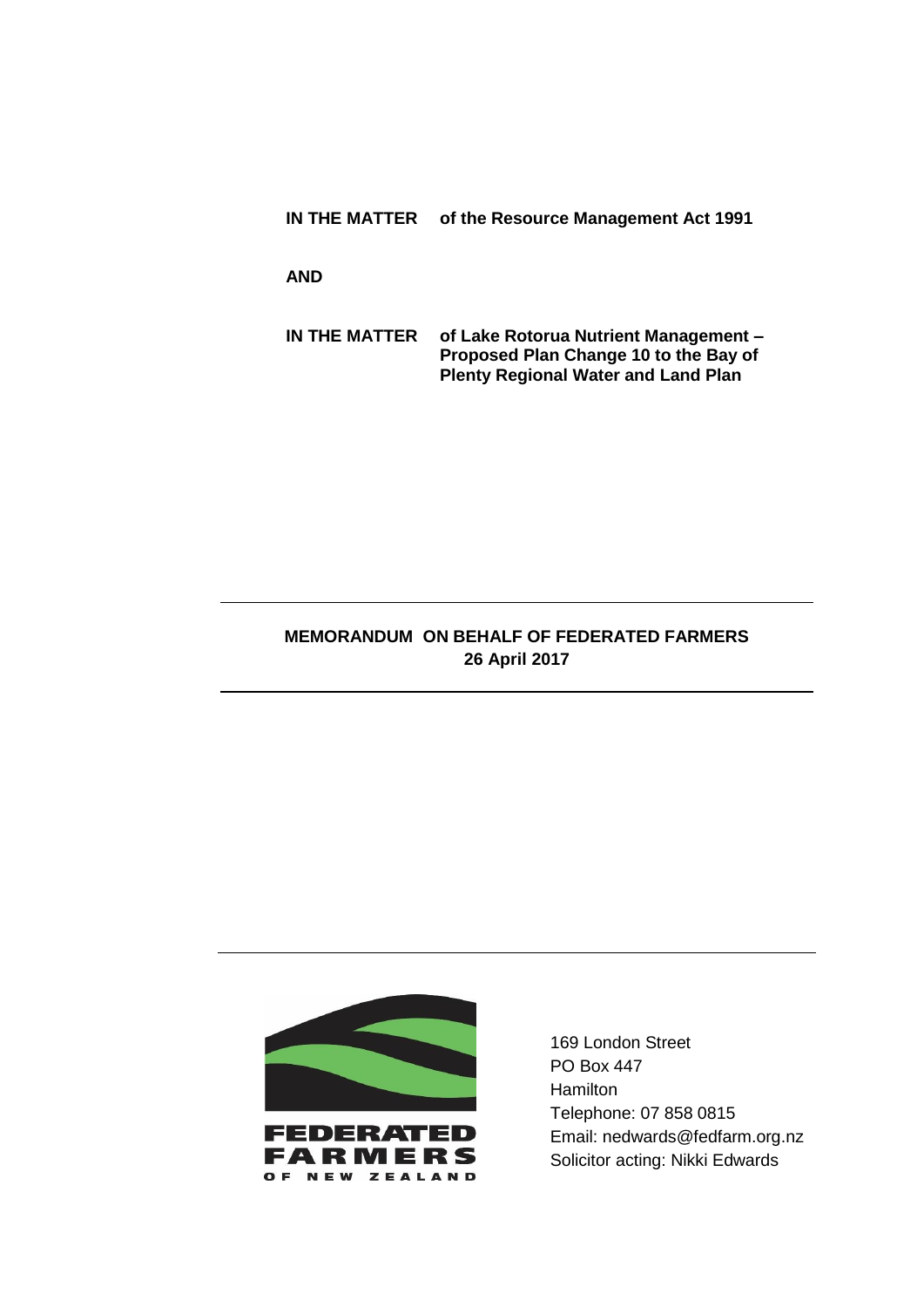## **MEMORANDUM ON BEHALF OF FEDERATED FARMERS**

### **May it please the Hearing Commissioners**

- 1. Counsel refers to Federated Farmers' presentation to the Hearing Panel on 20 April 2017.
- 2. The purpose of this memorandum is to provide the following information requested by the Hearing Panel:
	- a. Confirmation of the bottom lines or critical elements of Federated Farmers' proposal and the extent to which the relief sought incorporates other parties' concerns. ("**First Topic**")
	- b. A document showing all of the changes Federated Famers seeks to Proposed Plan Change 10 ("PPC10") (this is attached as two versions – track changes and a clean copy). ("**Second Topic**")
	- c. A copy of the report by Dairy NZ regarding the effects of nonregulated sustainable milk plans on nutrient reduction in the Upper Waikato Catchment. ("**Third Topic**")
- 3. The purpose of this memorandum is to also provide legal submissions on two matters as agreed with Counsel for Bay of Plenty Regional Council ("BOPRC"):
	- a. Federated Farmers' proposed inclusion of Method 41 for subcatchment action plans in the Lake Rotorua catchment. ("**Fourth Topic**")
	- b. The definition of "nutrient benchmark" in Federated Farmers' proposed Rule 3. ("**Fifth Topic**")

### **First Topic: Critical elements of Federated Farmers' proposal**

4. During Federated Farmers' presentation on 20 April 2017, Commissioner Cowie asked if there were critical elements to Federated Farmers' proposal (in terms of "bottom lines"). Counsel for BOPRC has since advised that understanding Federated Farmers' bottom lines and the extent to which this incorporates what other parties are seeking may address some of the questions she has for Ms McGruddy.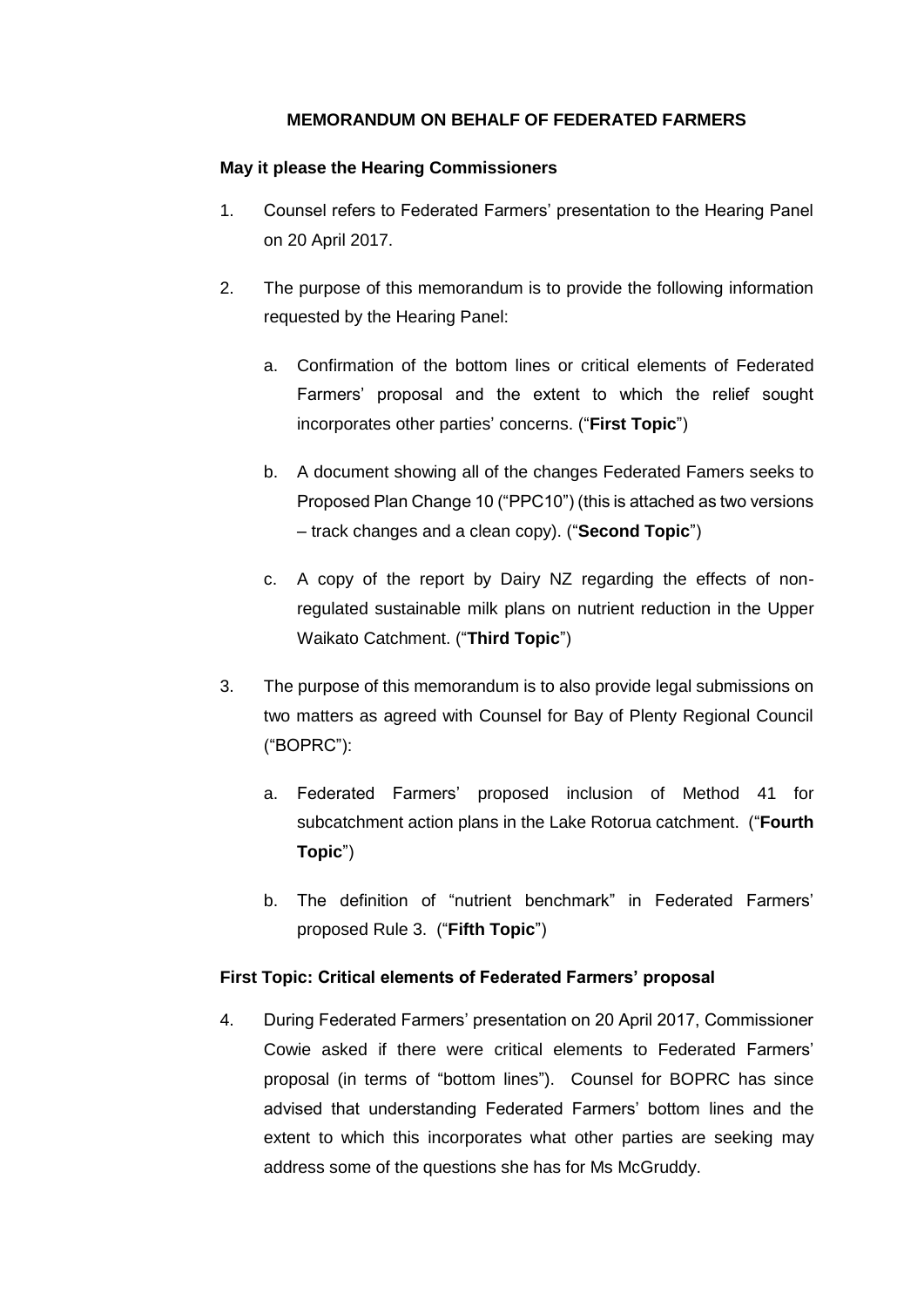#### **Bottom lines and critical elements**

- 5. The bottom lines in Federated Farmers' proposal are as follows:
	- a. **NPS-FM –** PPC10 does not give effect to the National Policy Statement for Freshwater Management 2014 ("NPS-FM"). PPC10 should state that the upcoming Rotorua Lakes Water Management Area ("WMA") community process is the step that is intended to give effect to the NPS-FM.
	- b. **Allocation –** it is premature to land a nitrogen allocation regime in PPC10. Allocation should be considered as part of the Rotorua Lakes WMA process, informed by the Science Review, and supported by freshwater accounting for all sources and contributors of nutrients.
	- c. **Individual NDAs –** regulated farm-level nitrogen discharge allocations ("NDAs") are not supported.
		- i. The Science Review is expected to re-assess nitrogen and phosphorous targets in the coming year.
		- ii. Allocations to one sector cannot properly be considered in isolation from other sectors.
		- iii. The proposed NDAs are not reasonably achievable with current technology.
		- iv. The proposed NDAs would result in significant and irreversible harm to individual farms and to the wider catchment economy and community.
	- d. **Regulation of farm plans –** the use of farm plans as a "point of compliance" in the regulatory framework is not supported.
- 6. The critical elements of the relief sought by Federated Famers are:
	- a. **Science Review –** cement the commitment to the Science Review in 2017 and the consequential review of Bay of Plenty Regional Water and Land Plan ("RWLP") and Regional Policy Statement ("RPS") objectives and policies.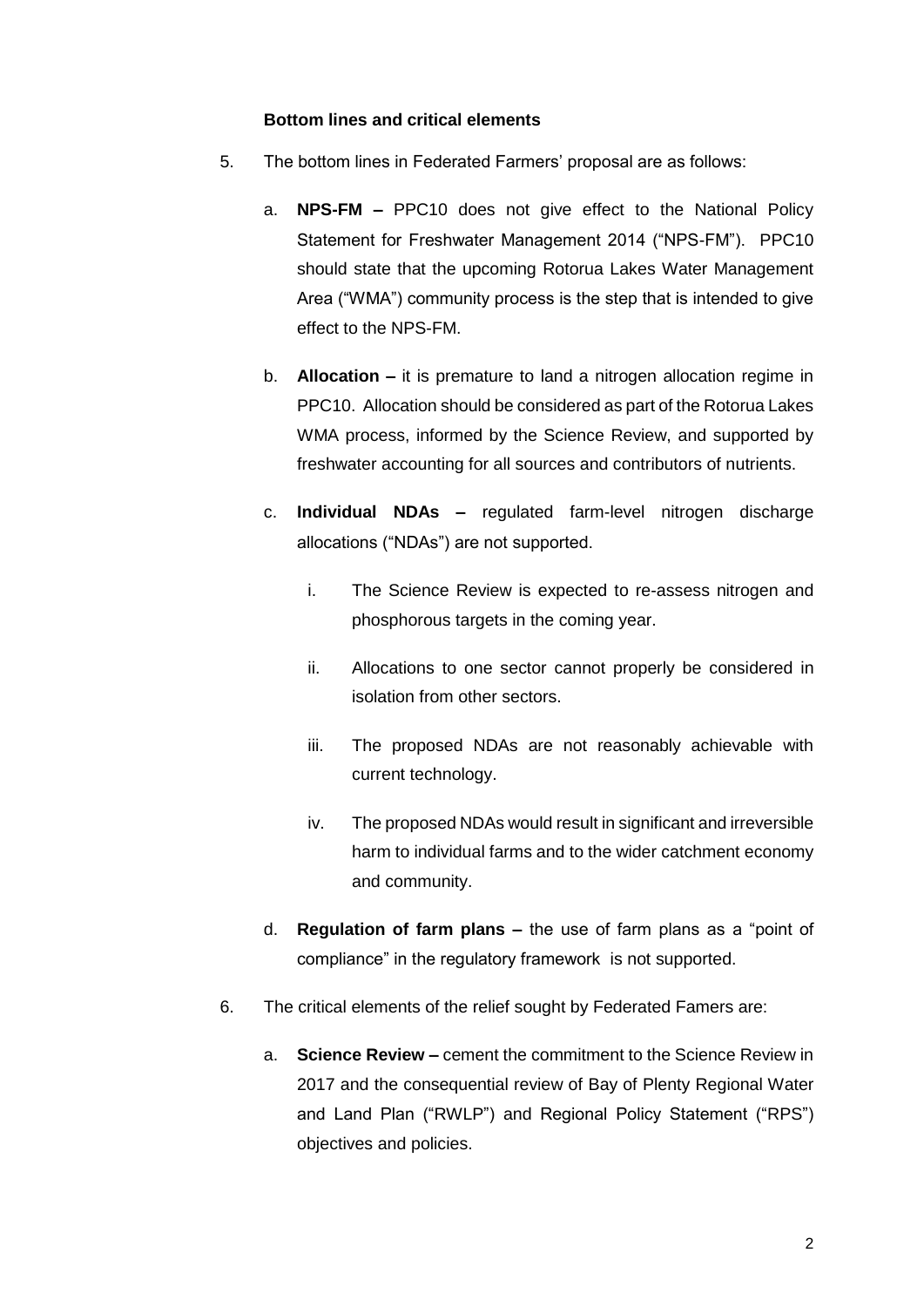- b. **Rule 11 –** retain the Rule 11 regulatory framework.
	- i. Extend the application to non-benchmarked properties.
	- ii. Establish reliable benchmark estimates for properties under 40ha (which collectively comprise 5000ha).
- c. **Provide an enabling framework –** for community engagement, innovation and solutions to drive continued reductions in nutrient losses to the Lake.
	- i. Acknowledge the significant progress that has been made beyond Rule 11 benchmarks towards the catchment intermediate target.
	- ii. Support the establishment and resourcing of Sub-catchment Action Plans to prioritise nutrient reductions (both nitrogen and phosphorous), informed by sub-catchment specific data.
	- iii. Review the Incentives Fund with a view to potentially expanding the focus and potentially informed by the results of the science review.<sup>1</sup>

### **Concerns raised by other parties**

-

7. The extent to which Federated Farmers' relief addresses other parties' concerns is explained below in the context of six key concerns raised by other submitters.

**First concern: PPC10 "locks in" Rule 11 benchmarks as the basis for allocation decisions; the allocation framework has not been sufficiently discussed or is not sufficiently transparent or explicit for all sectors; and various or all of the sectors seek a different allocation methodology, or different allocations, or exploration of alternatives**

8. Federated Farmers' relief provides for future discussion of allocation frameworks within the upcoming WMA process, informed by the results of

<sup>1</sup> This does not need to be a part of PPC10 and this could be in the form of a recommendation from the Hearing Panel that the terms of reference of the Incentives fund are reviewed.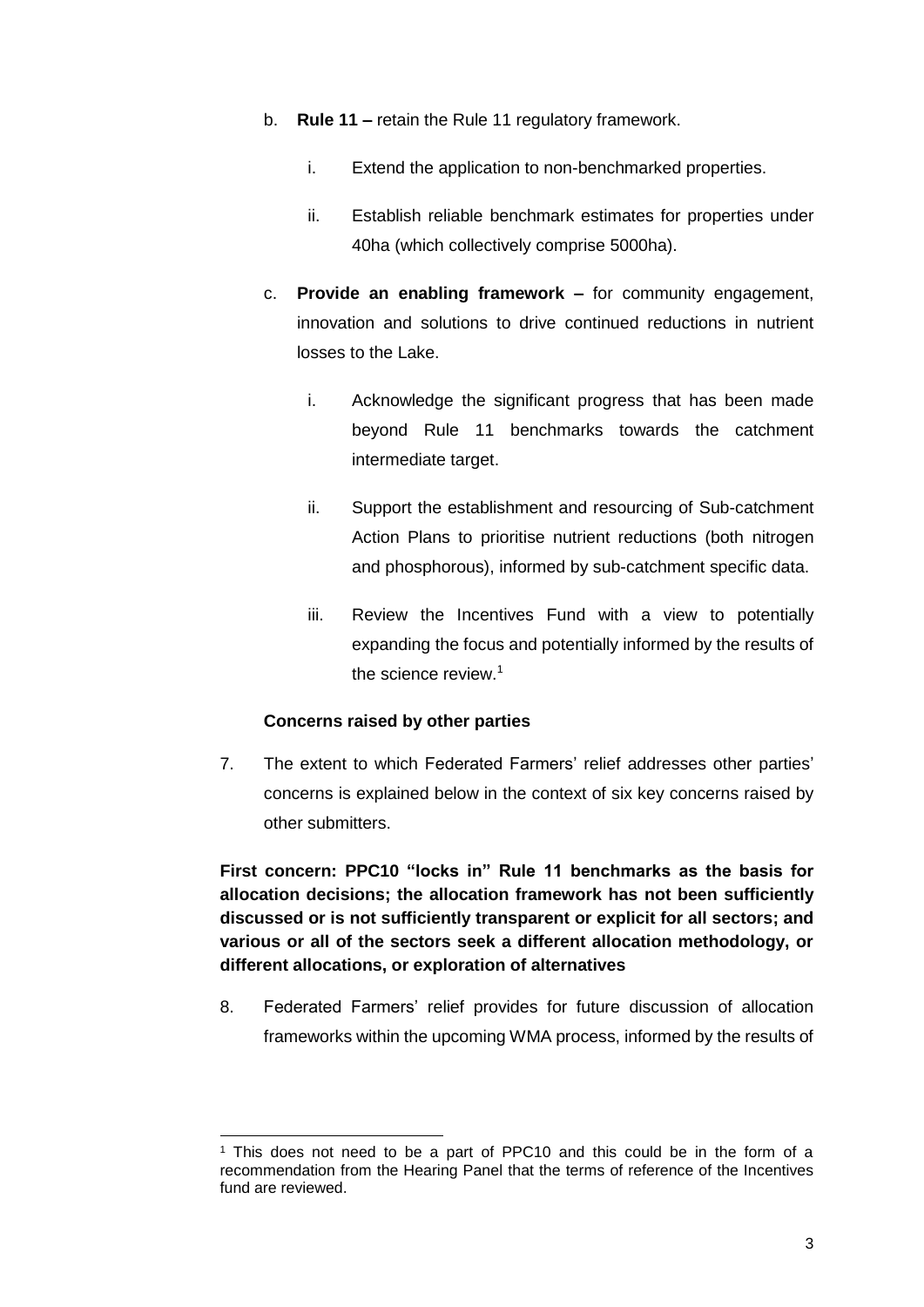the Science Review, supported by full freshwater accounting, and with scope for consideration of all options.

**Second concern: PPC10 does not recognise earlier environmental investments; it does not provide for flexibility of land use (including flexibility for "undeveloped" land or land returned as part of Treaty settlements which are currently benchmarked to forestry values); and it does not sufficiently provide for economic, social and cultural values alongside safeguarding the health of the Lake**

- 9. Federated Farmers' relief includes amendments to definitions (e.g. area, farming activity, farming enterprise) to provide for farm enterprises to be managed as whole entities and benchmarked as "whole farm averages." The intention is two-fold:
	- a. In part, it is to respect earlier farm investments and "set-asides."
	- b. In part, it is to provide flexibility for "intensification" in one area of the farm enterprise to be offset by "de-intensification" in another part.
- 10. Federated Farmers' relief includes rules that enable consideration of development above whole farm benchmarks, subject to effects being offset. This includes matters for control (Rule 4) or discretion (Rule 5) which enable consideration of innovative approaches to offsetting effects, either within or outside the farm enterprise.
- 11. Federated Farmers' relief includes policies and methods which provide for an expanded portfolio of mitigations (including leading edge practices or innovations which are not yet in Overseer e.g. water cress, Spikey) and it provides for exploration of an expanded portfolio of flexibility mechanisms.

**Third concern: PPC10 presents the "Integrated Framework" which implies a capped allocation for the Rotorua City Wastewater Treatment Plant, potentially compromising the City's ability to cater for projected growth and to provide for best practicable treatment within the context of current technology and community affordability.**

12. Federated Farmers' relief recommends that future decisions about allocation must be informed by the Science Review and appropriate community engagement across the full range of values and objectives, including for the sustainable management and development of the City wastewater treatment plant.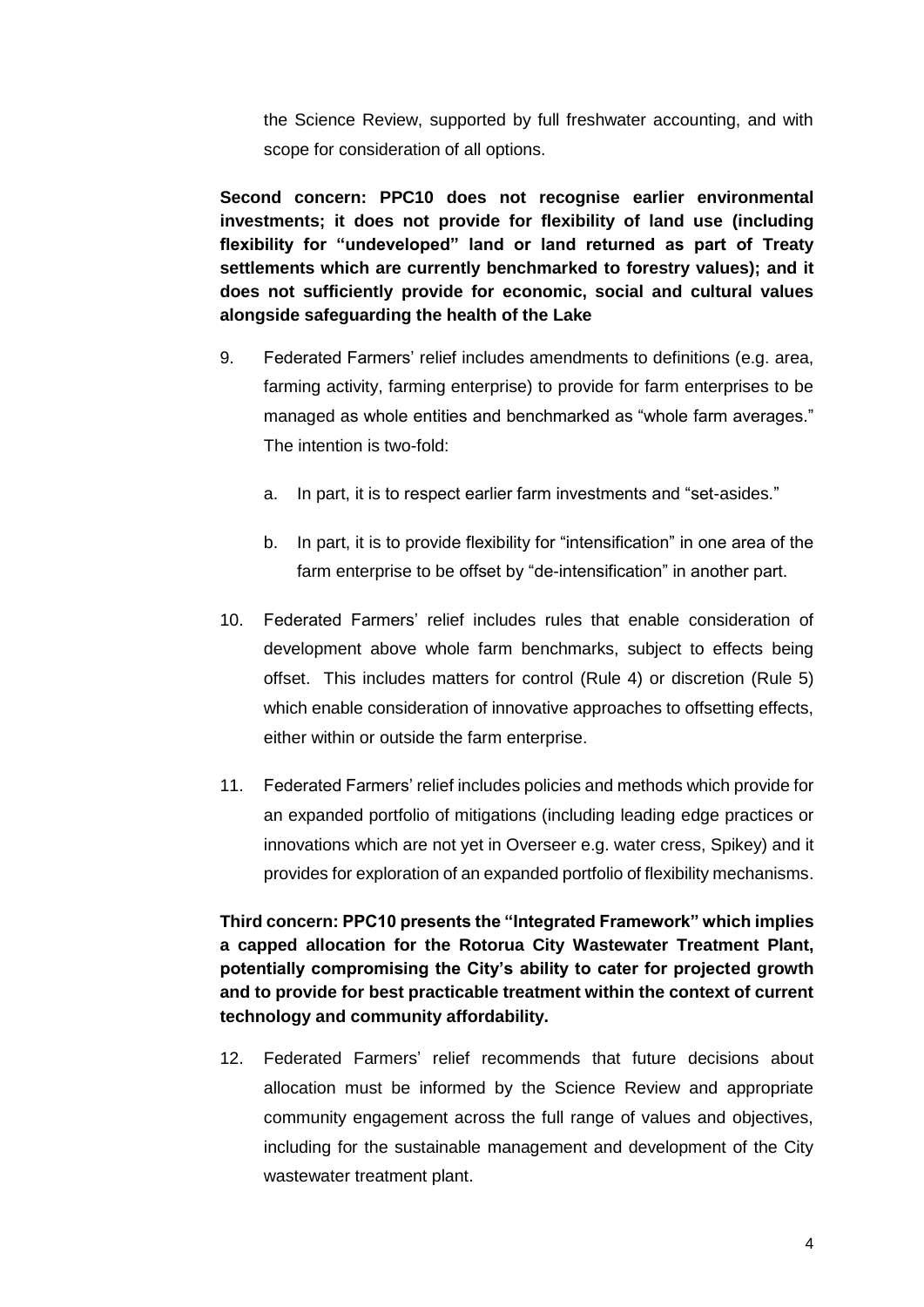13. Pending that proper review, Federated Farmers recommends active exploration of mechanisms to support flexibility and innovation (as above), while acknowledging this may not fully satisfy other parties' concerns in the short-term

# **Fourth concern: the Incentives Fund criteria are too narrow (e.g. exclusion of land purchase options) and the requirement for 999 year contracts is "oppressive"**

- 14. Federated Farmers' relief recommends consideration of an expanded focus for the Incentives Fund.
- 15. To the extent that the Incentives Fund criteria might be reviewed prior to 2022, this could significantly assist consideration of development opportunities (including for undeveloped Maori land) whilst still maintaining a downward trajectory of nutrient reductions.

# **Fifth concern: PPC10 is creating "win-lose" tensions within the community rather than win-win outcomes for the Lake and the catchment community**

16. Federated Farmers' relief seeks that PPC10 provides a positive and enabling platform for whole-of-community engagement, innovation and solutions. In particular, through development of Sub-catchment Action Plans and the WMA community process.

# **Sixth concern: Federated Farmers' relief does not sufficiently provide for assurance of progress to meet the 2022 catchment target**

- 17. The three key elements required for achievement of the 2022 catchment target are:
	- a. Pastoral reduction target (38t): the evidence indicates significant progress has already been made.<sup>2</sup>
	- b. Engineering (Tikitere, urban) and gorse reductions (80t): no evidence has been presented on this element.
	- c. Incentives Fund (100t): it is understood that progress has been limited to date but Federated Farmers' relief seeks consideration of an

<sup>1</sup> <sup>2</sup> Joint Statement of Economic Experts (revised) dated 18 April 2017 at [42].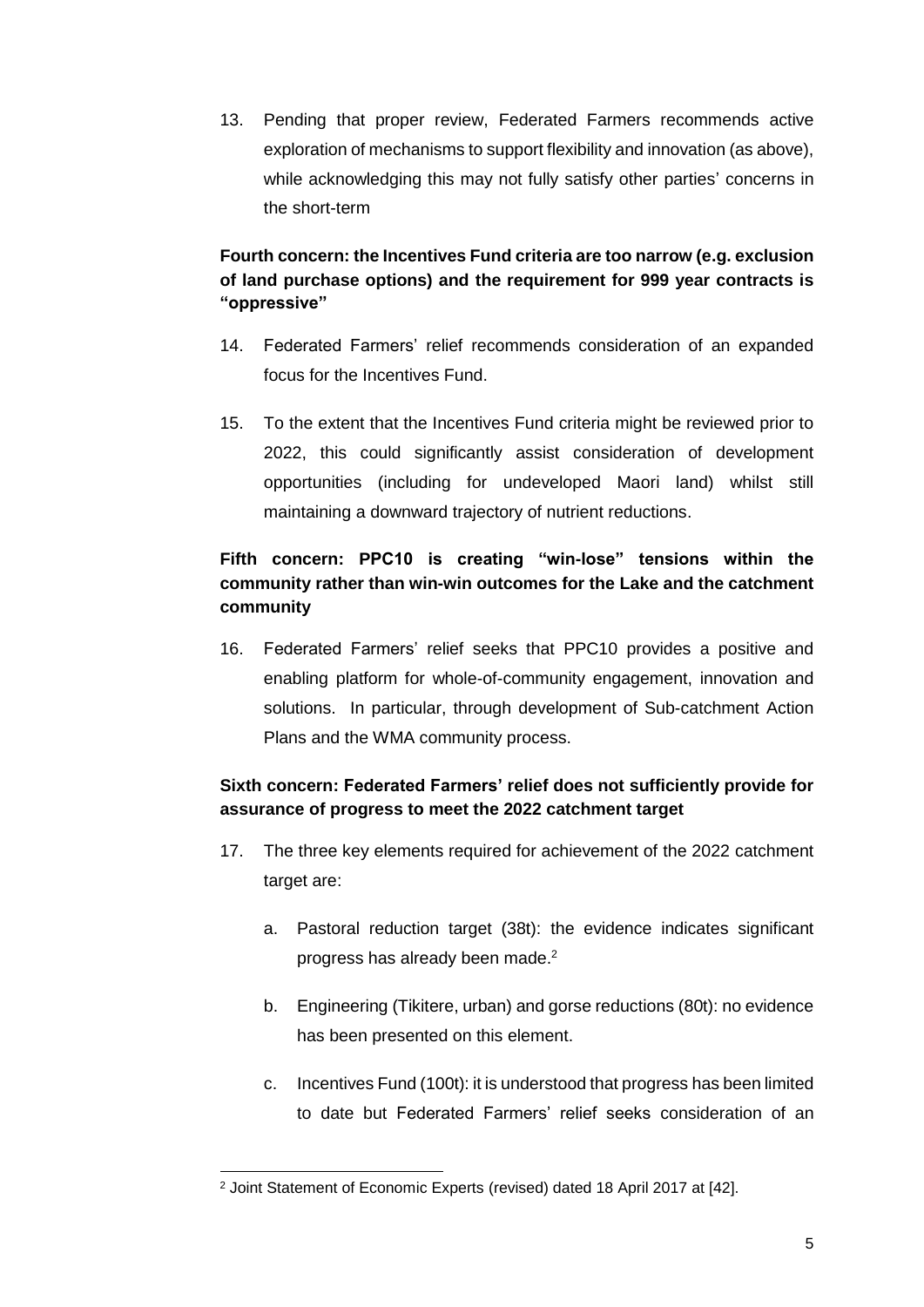expanded focus to support uptake of efficient and effective interventions to deliver the outcome sought for the lake.

18. It is submitted that this highlights the importance of Federated Farmers' earlier recommendation for review of the Incentives Fund and that the pastoral reduction target is the "modest" component of reductions to 2022.

### **Second Topic: Changes sought by Federated Farmers to PPC10**

- 19. In order to clarify the specific changes sought by Federated Farmers, the following documents are attached for filing with this memorandum:<sup>3</sup>
	- a. A clean copy of the changes sought by Federated Farmers to PPC10. The purpose is to provide an update of all of the changes sought following discussions held or information filed during the hearing (within scope of the original submission). (**"Appendix 1"**)
	- b. A track changes copy of the changes sought by Federated Farmers to PPC10. The purpose is to show how Federated Farmers seeks to amend the existing sections of PPC10. Amendments shown in red are used to identify any differences from the specific amendments shown in Federated Farmers' original submission. (**"Appendix 2"**)
	- c. A document explaining the track changes shown in red and explaining why they are refinements or consequential changes to the relief sought and within the scope of Federated Farmers' submission. (**"Appendix 3"**)

## **Third Topic: Dairy NZ reports on Upper Waikato Catchment**

-

- 20. During Federated Farmers' presentation on 20 April 2017, Commissioner Cowie asked about evidence of non regulatory measures resulting in nitrogen reductions. The sustainable milk plan ("SMP") work by Dairy NZ was referred to as an example of such measures.
- 21. A copy of Dairy NZ's report titled "Potential reductions in farm nutrient loads resulting from farmer practice change in the Upper Waikato

<sup>&</sup>lt;sup>3</sup> This is provided in response to concern raised by the Hearing Panel during Federated Farmers' presentation that the track changes document filed on 17 March 2017 did not contain all changes sought and it would be helpful if all changes sought were in a single document.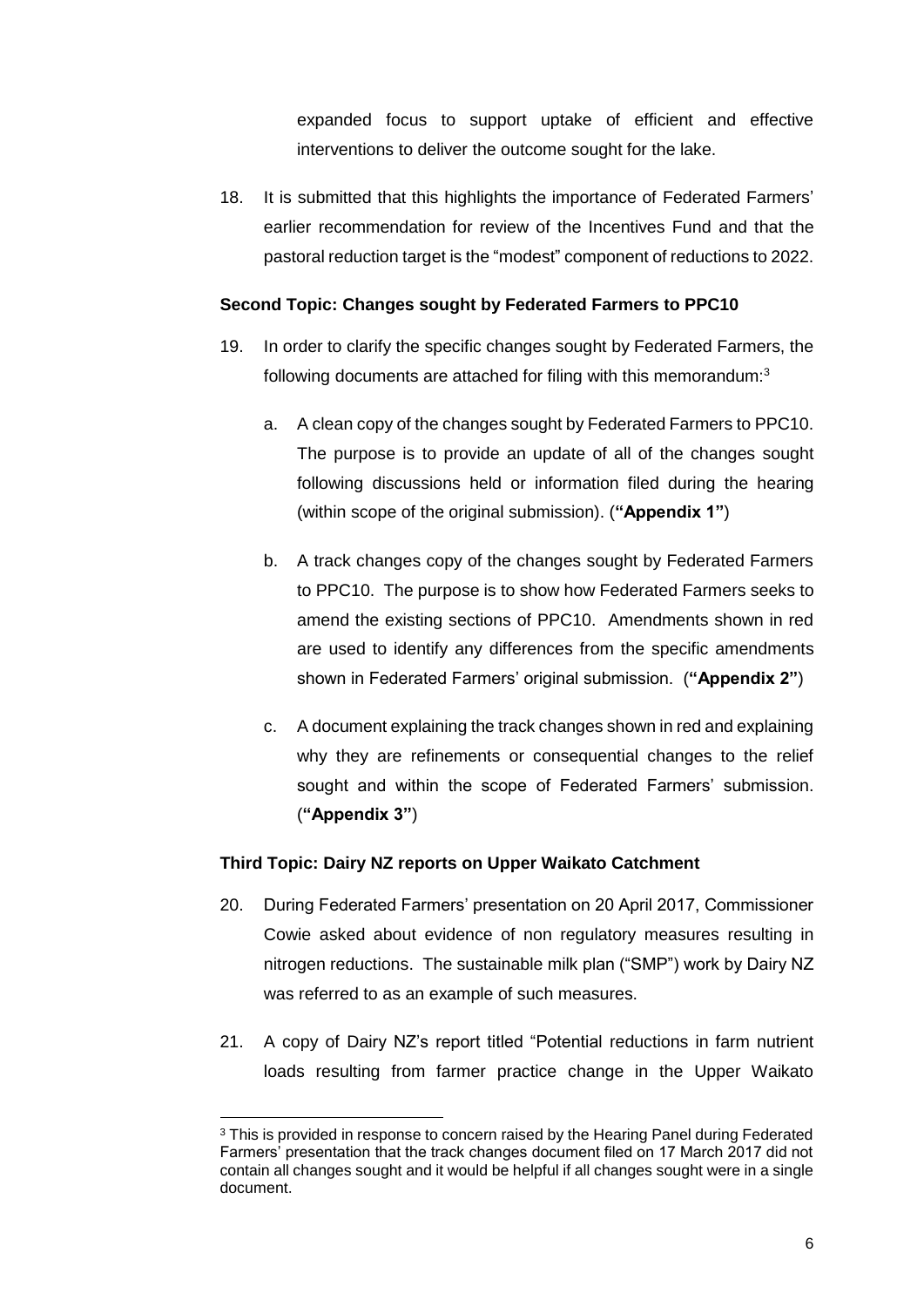Catchment: SMP final call analysis" and dated 15 September 2015 is attached for filing with this memorandum. ("**Appendix 4**")

- 22. Federated Farmers has consulted with Dairy NZ who agrees with the submission of this report to the Hearing Panel for the purposes of this hearing.
- 23. Dairy NZ's report documents evidence of the progress that farmers in the Upper Waikato Catchment have made to reduce nutrients to the Waikato River as a result of developing and implementing SMPs. In particular:<sup>4</sup>
	- a. Mean reductions in farm nutrient losses following the successful implementation of 70% of SMP actions are estimated to be 5% for nitrogen and 12% for phosphorous (based on a sample of 594 farms).
	- b. These reduction estimates are expected to increase to 8% for nitrogen and 21% for phosphorous when all actions across all 642 SMP farms are fully implemented.
	- c. Potential load reductions on individual farms ranged from 0 to 35% for nitrogen and 0 to 73% for phosphorous, depending on the number and combination of actions implemented.
	- d. The greatest nitrogen reductions were observed for farms implementing multiple strategies involving stock exclusion from streams and optimised effluent/fertiliser application.

### **Fourth Topic: Method for subcatchment action plans**

-

- 24. Federated Farmers sought the adoption of a method or methods to provide for the development and implementation of subcatchment action plans. It specifically sought amendments to Method LR M5 and the adoption of a modified version of Method 41 that would apply to subcatchments (as opposed to catchments).
- 25. During Federated Farmers' presentation, the Hearing Panel raised concerns about the potential for conflicts between a subcatchment action

<sup>4</sup> Potential reductions in farm nutrient loads resulting from farmer practice change in the Upper Waikato Catchment: SMP final call analysis dated 15 September 2015, section 4.2, page 19.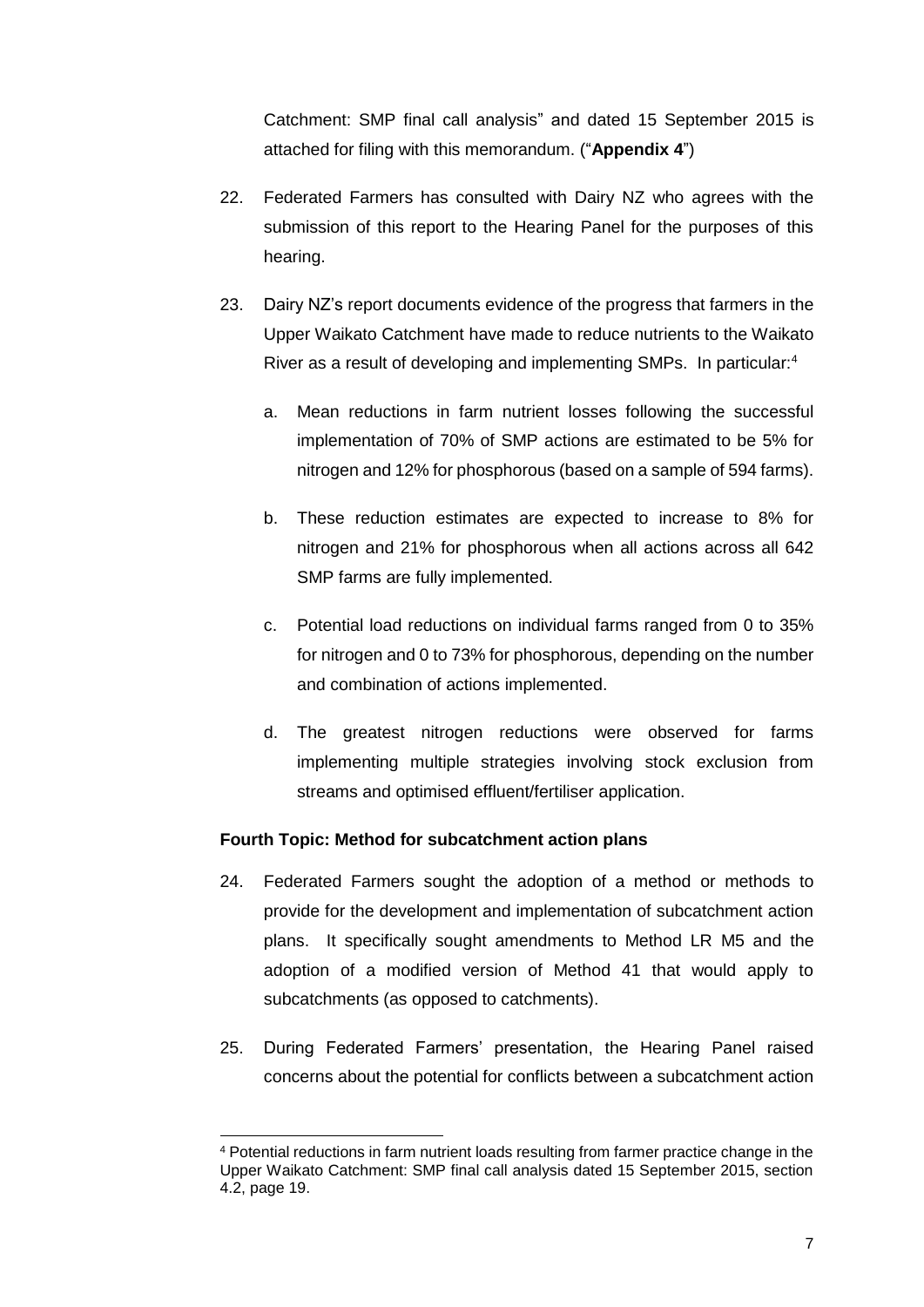plan under Method 41 as proposed by Federated Farmers and catchment action plans under Method 41 of the RWLP.

26. Upon reflection, Federated Farmers considers that its concerns are addressed in the amendments sought to Method LR M5. Accordingly, it no longer seeks the inclusion of Method 41 and this has been deleted from the documents showing the changes sought.

### **Fifth Topic: FF Rule 3**

1

27. Federated Farmers' Rule 3 proposes that farming activities/farming enterprises on properties greater than 10ha are permitted activities provided they have or obtain a nutrient benchmark.

### **Nutrient benchmark**

- 28. Federated Farmers' submission defined "nutrient benchmark" as "the annual average export of nitrogen and phosphorous from the property for the *agreed benchmarking period*." (emphasis added)
- 29. A question raised by the Hearing Panel on 20 April 2017 was whether the terms "agreed benchmarking period" were sufficiently certain for a permitted activity rule.
- 30. As explained on 20 April 2017, FF Rule 3 is broadly based on Rule 11C. The benchmarking period in Rule 11C is the "annual average export of nitrogen and phosphorous from the property for the *period 1 June 2001 to 30 June 2004*." (emphasis added)
- 31. Federated Farmers' intention is that properties continue to be regulated on the basis of the Rule 11 benchmark and that this is extended to properties between 10 and 40ha. Federated Farmers seeks to provide for the situation where properties do not have a Rule 11 benchmark and do not have sufficient records dating back to 2001/04.<sup>5</sup>
- 32. Federated Farmers now proposes that the period of 1 March 2013 to 29 February 2016 is adopted as the benchmark period to provide for those in this situation. The amended definition is contained in the section on Rule

<sup>&</sup>lt;sup>5</sup> It is understood that many properties under 40ha do not have one, notwithstanding a requirement in Rule 11 for all properties over 4,000m<sup>2</sup> to obtain one.